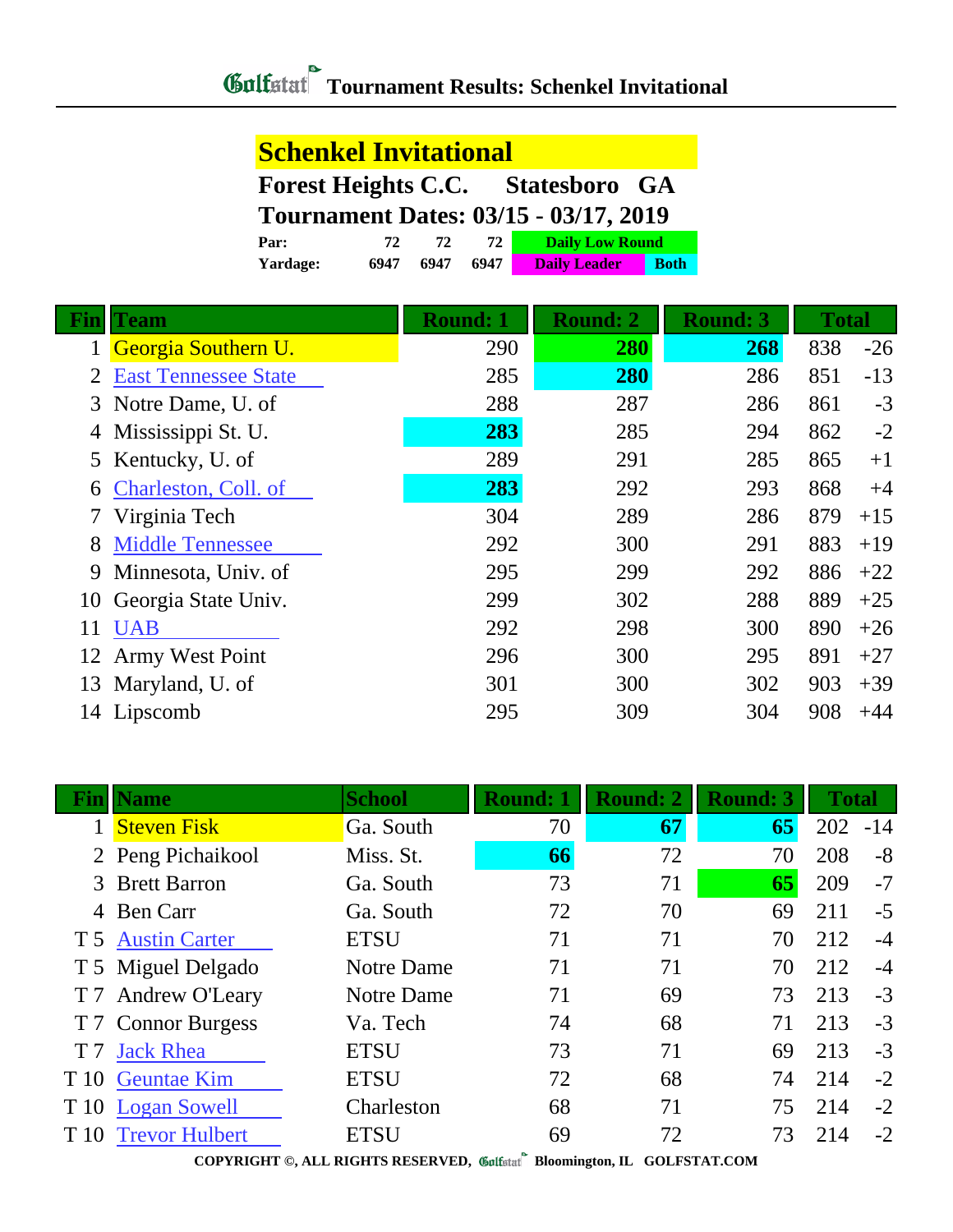## **Tournament Results: Schenkel Invitational**

| <b>Fin</b> | <b>Name</b>              | <b>School</b> | <b>Round: 1</b> | <b>Round: 2</b> | <b>Round: 3</b> | <b>Total</b> |      |
|------------|--------------------------|---------------|-----------------|-----------------|-----------------|--------------|------|
|            | T 13 Davis Lamb          | Notre Dame    | 73              | 74              | 68              | 215          | $-1$ |
| T 13       | Ford Clegg               | Miss. St.     | 69              | 72              | 74              | 215          | $-1$ |
| T 13       | <b>Jake Budde</b>        | Charleston    | 74              | 70              | 71              | 215          | $-1$ |
| T 16       | <b>Cullan Brown</b>      | Kentucky      | 70              | 74              | 73              | 217          | $+1$ |
|            | T 16 Egill Gunnarsson    | Georgia St    | 74              | 73              | 70              | 217          | $+1$ |
|            | T 16 Fred Allen Meyer    | Kentucky      | 72              | 75              | 70              | 217          | $+1$ |
|            | T 16 Maximillian Mehles  | Kentucky      | 73              | 72              | 72              | 217          | $+1$ |
| T 16       | <b>Tanner Owens</b>      | M. Tenn       | 75              | 73              | 69              | 217          | $+1$ |
| T 21       | Angus Flanagan           | Minnesota     | 69              | 75              | 74              | 218          | $+2$ |
| T 21       | <b>Hunter Dunagan</b>    | Charleston    | 75              | 74              | 69              | 218          | $+2$ |
| T 21       | Tim Colanta              | Maryland      | 74              | 72              | 72              | 218          | $+2$ |
|            | T 24 Bradley de Beer     | Va. Tech      | 77              | 71              | 71              | 219          | $+3$ |
|            | T 24 Lukas Euler         | Kentucky      | 74              | 73              | 72              | 219          | $+3$ |
| T 24       | <b>Matt Liston</b>       | Kentucky      | 76              | 72              | 71              | 219          | $+3$ |
| T 24       | <b>Nick Robillard</b>    | <b>UAB</b>    | 73              | 74              | 72              | 219          | $+3$ |
| T 28       | <b>Christian Baliker</b> | Charleston    | 72              | 72              | 76              | 220          | $+4$ |
| T 28       | <b>Garrett Johnson</b>   | Miss. St.     | 76              | 69              | 75              | 220          | $+4$ |
| T 28       | Jacob Bayer              | Ga. South     | 74              | 74              | 72              | 220          | $+4$ |
| T 28       | <b>Jake Maples</b>       | Ga. South     | 79              | 72              | 69              | 220          | $+4$ |
| T 28       | <b>Marcus Byrd</b>       | M. Tenn       | 70              | 75              | 75              | 220          | $+4$ |
| T 28       | <b>Michael Sass</b>      | Charleston    | 71              | 75              | 74              | 220          | $+4$ |
| T 34       | <b>Austin Rose</b>       | Miss. St.     | 72              | 74              | 75              | 221          | $+5$ |
|            | T 34 Cooper Sears        | M. Tenn       | 72              | 74              | 75              | 221          | $+5$ |
|            | T 34 Lincoln Johnson     | Minnesota     | 76              | 75              | 70              | 221          | $+5$ |
|            | T 34 Nick Turner         | Army          | 72              | 75              | 74              | 221          | $+5$ |
|            | T 34 Owen Sertl          | Georgia St    | 74              | 76              | 71              | 221          | $+5$ |
|            | T 34 Shiso Go            | <b>ETSU</b>   | 75              | 70              | 76              | 221          | $+5$ |
|            | T 34 Wilson Andress      | Ga. South     | 73              | 76              | 72              | 221          | $+5$ |
|            | T 41 Avery Price         | Ga. South     | 73              | 76              | 73              | 222          | $+6$ |
| T 41       | <b>Murray Naysmith</b>   | <b>UAB</b>    | 71              | 77              | 74              | 222          | $+6$ |
|            | T 43 Benjamin Nelson     | Miss. St.     | 74              | 73              | 76              | 223          | $+7$ |
|            | T 43 Connor Johnson, Jr. | Va. Tech      | 77              | 75              | 71              | 223          | $+7$ |
| T 43       | James McKee              | Army          | 72              | 74              | 77              | 223          | $+7$ |
|            | T 43 Raphael Geissler    | Charleston    | 72              | 76              | 75              | 223          | $+7$ |
|            | T 47 Evan Long           | Minnesota     | 75              | 73              | 76              | 224          | $+8$ |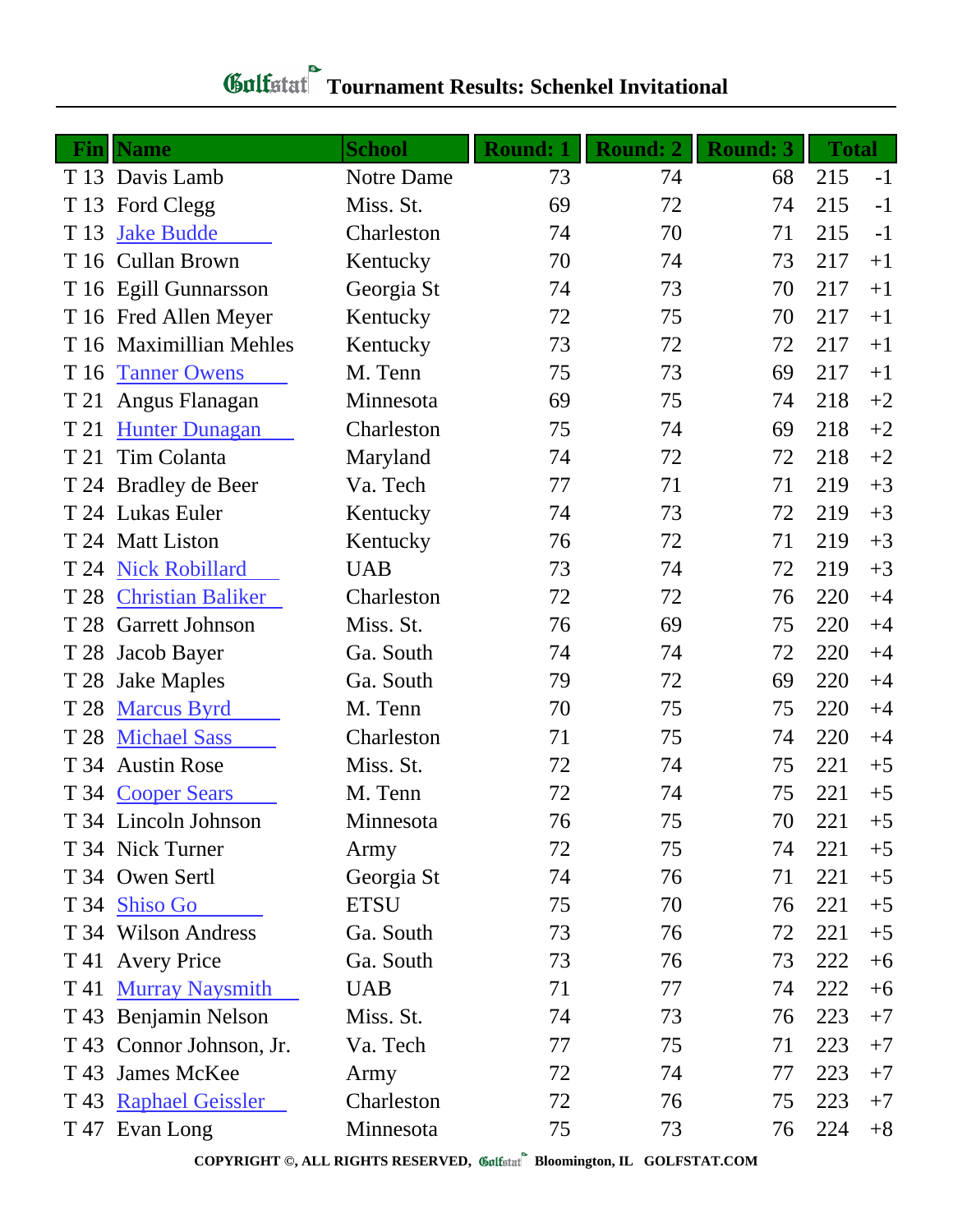| Fin  | <b>Name</b>               | <b>School</b> | <b>Round: 1</b> | <b>Round: 2</b> | <b>Round: 3</b> | <b>Total</b> |
|------|---------------------------|---------------|-----------------|-----------------|-----------------|--------------|
|      | T 47 Luukas Alakulppi     | Ga. South     | 76              | 72              | 76              | 224<br>$+8$  |
|      | T 47 Ross Bell            | Miss. St.     | 77              | 72              | 75              | 224<br>$+8$  |
| T 47 | Severin Soller            | Georgia St    | 74              | 78              | 72              | $+8$<br>224  |
| T 47 | <b>Tom Crow</b>           | Va. Tech      | 76              | 75              | 73              | 224<br>$+8$  |
|      | T 52 Colin Bowles         | Ga. South     | 76              | 79              | 70              | 225<br>$+9$  |
|      | T 52 Mason Williams       | Ga. South     | 75              | 78              | 72              | 225<br>$+9$  |
|      | T 52 Peter Knade          | Maryland      | 75              | 76              | 74              | 225<br>$+9$  |
|      | T 52 Zach Norris          | Kentucky      | 75              | 75              | 75              | 225<br>$+9$  |
|      | T 56 Crawford Simmons     | Ga. South     | 78              | 75              | 73              | $226 + 10$   |
|      | T 56 Justin Williamson    | Army          | 76              | 77              | 73              | $226 + 10$   |
|      | T 56 Linus Samuelsson     | Lipscomb      | 71              | 74              | 81              | $226 + 10$   |
|      | T 56 Mattx Plunkett       | Army          | 76              | 77              | 73              | $226 + 10$   |
|      | T 56 Taichi Kho           | Notre Dame    | 77              | 73              | 76              | $226 + 10$   |
|      | T 56 Thomas Katsenes      | Army          | 77              | 74              | 75              | $226 + 10$   |
|      | T 56 William Walker, III  | <b>UAB</b>    | 74              | 75              | 77              | $226 + 10$   |
|      | T 63 Ben Albin            | Notre Dame    | 73              | 79              | 75              | $227 + 11$   |
|      | T 63 Har Plowman-Ollingto | Minnesota     | 77              | 78              | 72              | $227 + 11$   |
|      | T 63 Josh Edgar           | Georgia St    | 77              | 75              | 75              | $227 + 11$   |
|      | T 66 Eric Gilpin          | Lipscomb      | 75              | 79              | 74              | $228 + 12$   |
| T 66 | <b>John Hayden</b>        | <b>UAB</b>    | 74              | 75              | 79              | $228 + 12$   |
|      | T 66 John Snoddy          | <b>UAB</b>    | 77              | 74              | 77              | $228 + 12$   |
|      | T 69 Nick Budd            | Georgia St    | 75              | 77              | 77              | $229 + 13$   |
|      | T 69 Noah Rasinski        | Minnesota     | 75              | 76              | 78              | $229 + 13$   |
|      | T 71 Evan Santa           | Maryland      | 76              | 76              | 78              | $230 + 14$   |
| T 71 | <b>James Beckner</b>      | M. Tenn       | 75              | 80              | 75              | $230 + 14$   |
|      | T 71 Thomas Longbella     | Minnesota     | 78              | 79              | 73              | $230 + 14$   |
|      | T 74 Austin Aliff         | Lipscomb      | 77              | 79              | 75              | $231 + 15$   |
|      | T 74 Palmer Sadlowski     | M. Tenn       | 81              | 78              | 72              | $231 + 15$   |
|      | 76 Christian Park         | Maryland      | 76              | 76              | 80              | $232 + 16$   |
|      | 77 Drew Brockwell         | Va. Tech      | 78              | 80              | 75              | $233 + 17$   |
|      | T 78 Davis Armstrong      | Lipscomb      | 83              | 77              | 74              | $234 + 18$   |
|      | T 78 Dillon Brown         | Maryland      | 77              | 79              | 78              | $234 + 18$   |
|      | T 78 Kevin Conners        | Notre Dame    | 76              | 77              | 81              | $234 + 18$   |
|      | T 78 Trevor Gold          | Lipscomb      | 72              | 81              | 81              | $234 + 18$   |
|      | 82 David Li               | Georgia St    | 79              | 82              | 77              | $238 + 22$   |

## **Tournament Results: Schenkel Invitational**

**COPYRIGHT ©, ALL RIGHTS RESERVED, Bloomington, IL GOLFSTAT.COM**